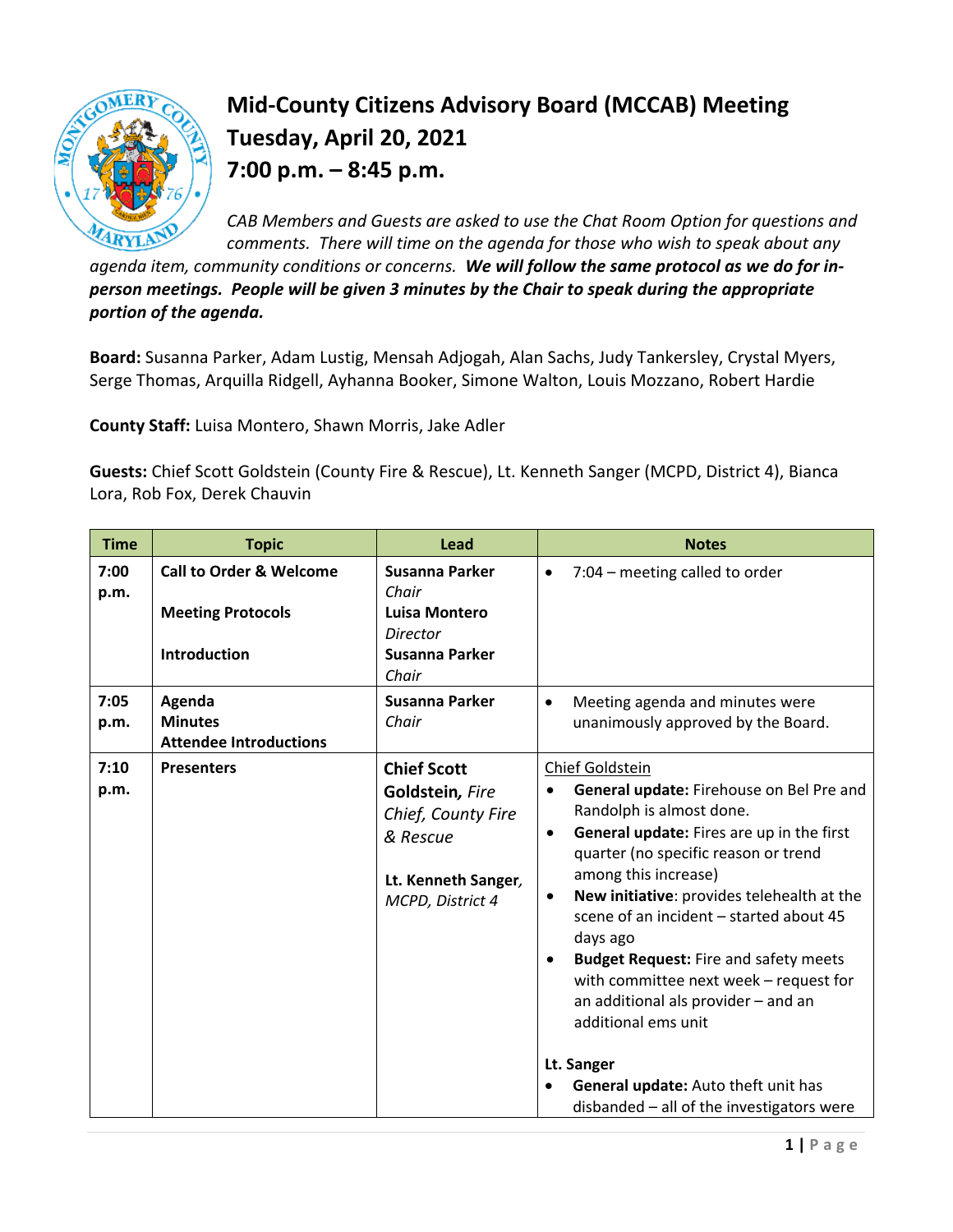|              |                                                                                         |                                                                                                                           | placed in each of the 6 <sup>th</sup> districts. 4 <sup>th</sup><br>district has an auth theft specialist<br>Budget: County council will look in the<br>٠<br>near future regarding salaries<br>New initiative: Working with and<br>established a workgroup with the<br>Montgomery county crisis center -<br>working to move<br>General update: 1Carjackings are<br>significantly up, 3 <sup>rd</sup> district hit the worst<br>General update: SRO program is going<br>away<br>Public safety task force - doesn't agree<br>with the reduction in officers by 50%<br>(DOA); residency requirement<br>recommendation wont be picked up<br>either; 25% of fire and ems live in<br>Montgomery county |
|--------------|-----------------------------------------------------------------------------------------|---------------------------------------------------------------------------------------------------------------------------|--------------------------------------------------------------------------------------------------------------------------------------------------------------------------------------------------------------------------------------------------------------------------------------------------------------------------------------------------------------------------------------------------------------------------------------------------------------------------------------------------------------------------------------------------------------------------------------------------------------------------------------------------------------------------------------------------|
| 7:50<br>p.m. | <b>County Council</b><br><b>Mid-County Regional Office</b><br><b>Director Report</b>    | Bianca Lora,<br>Legislative Aide,<br>Councilmember<br>Glass<br><b>Luisa Montero</b><br>Regional Director,<br><b>MCRSC</b> | <b>Bianca</b><br><b>Update:</b> Housing justice act passed<br>$\bullet$<br>unanimously today - individuals<br>convicted of low level offenses<br><b>Update:</b> Councilmember glass to get free<br>ride on extended to the end of June<br>Luisa<br>Vaccines: 60% of residents have been<br>vaccinated; 200+ sites to get vaccines in<br>the county<br>Update: Mrs. Wu was helped (streetlight<br>will be installed)<br>County initiative: Renters assistance<br>program - help spread the word<br><b>Upcoming presentations: Thrive 2050 for</b><br>June meeting                                                                                                                                 |
| 8:00<br>p.m. | <b>Community Concerns</b>                                                               | Community<br>members                                                                                                      |                                                                                                                                                                                                                                                                                                                                                                                                                                                                                                                                                                                                                                                                                                  |
| 8:10<br>p.m. | <b>Committee Reports</b><br>• Quality of Life /<br>Land Use, Zoning &<br>Transportation | <b>Michael Gelman</b><br>Chair<br><b>Louis Mozzano</b><br>Chair                                                           |                                                                                                                                                                                                                                                                                                                                                                                                                                                                                                                                                                                                                                                                                                  |